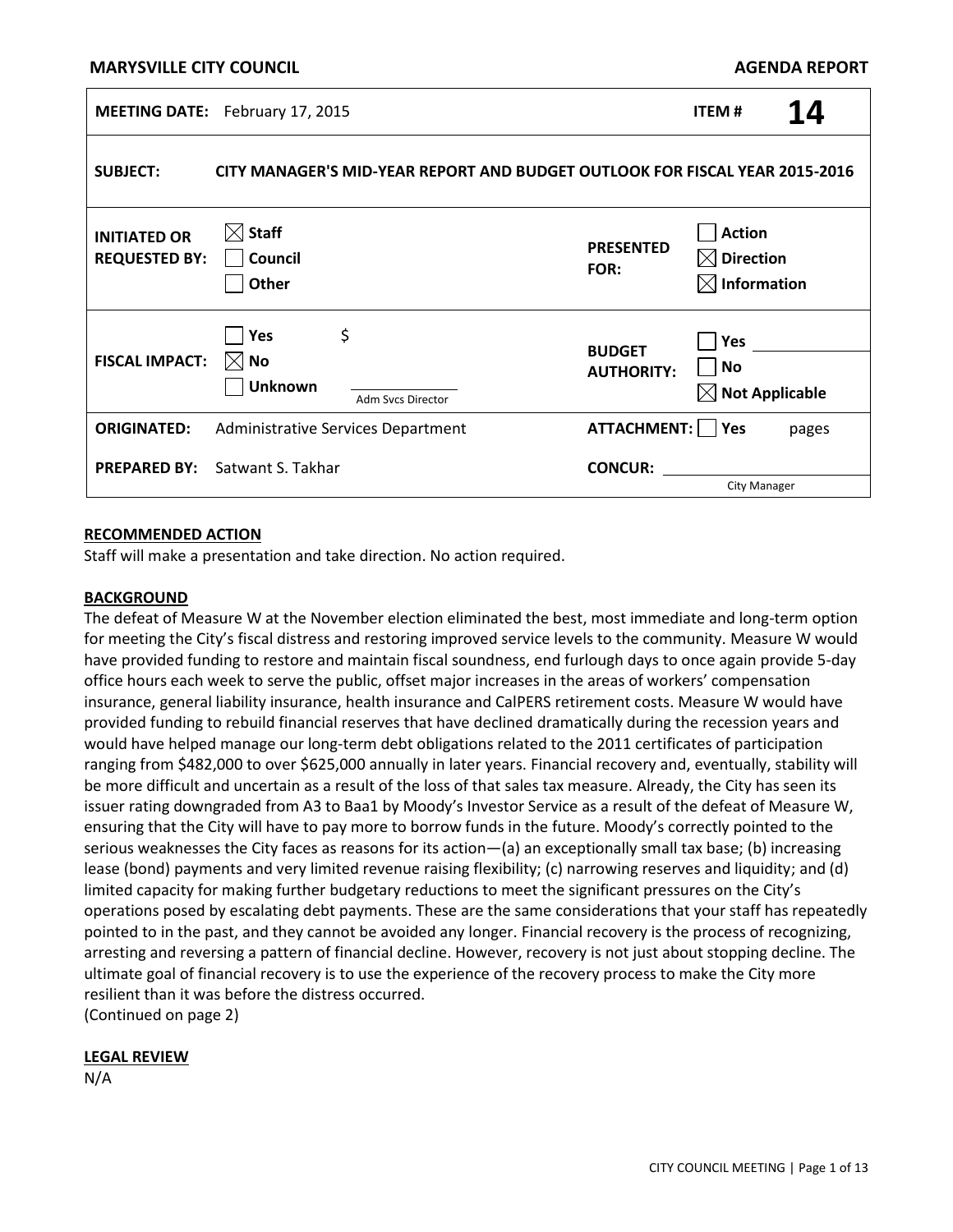(Continued from page 1)

The first step in recovery is for the City Council and residents of the community recognizing that a real problem exists and gaining a thorough understanding of it—what revenues look like for the next year and the 3-5 years thereafter, where major expenditure pressures are coming from and the magnitude and nature of the overall problem. It requires an understanding of the extent to which the problem is structural versus cyclical. Will an economic recovery solve the problem or just lessen it? The City Council and City staff are leaders of the recovery process, but we must also recruit supporters into the recovery process to help others recognize the magnitude and duration of the problem and to inspire confidence in preparing fiscal first aid tactics for near-term and longterm fiscal relief. The second key element of recovery involves long-range strategies to help position the community to benefit from increased business investment opportunities, including retention/expansion of existing businesses and attraction of new ones.

The purpose of this report is to prepare the groundwork for the Fiscal Year 2015/2016 budget process by reviewing Fiscal Year 2014/2015 finances as of December 31, 2014, analyzing known increases that will significantly impact the 2015/2016 budget and looking at the most promising options to implement going forward.

## **ANALYSIS**

 $\overline{a}$ 

## **Fiscal Year 2014/2015**

The general fund revenue stream has been sluggish the first six months of the fiscal year, and as of December 31, 2014 actual general fund revenues received are approximately 37% of the budgeted amount (\$2,663,627 actual vs. \$6,927,218 budgeted). In contrast, general fund expenditures<sup>1</sup> appear to be outpacing revenues with approximately 39% of the budgeted amount (\$2,817,863 vs. \$7,262,172) spent. The graph below depicts those data, compared with the budgeted estimates for the current year, and the actual experience one year ago.



<sup>&</sup>lt;sup>1</sup> Includes only the first quarter payment to CALFIRE for fire services.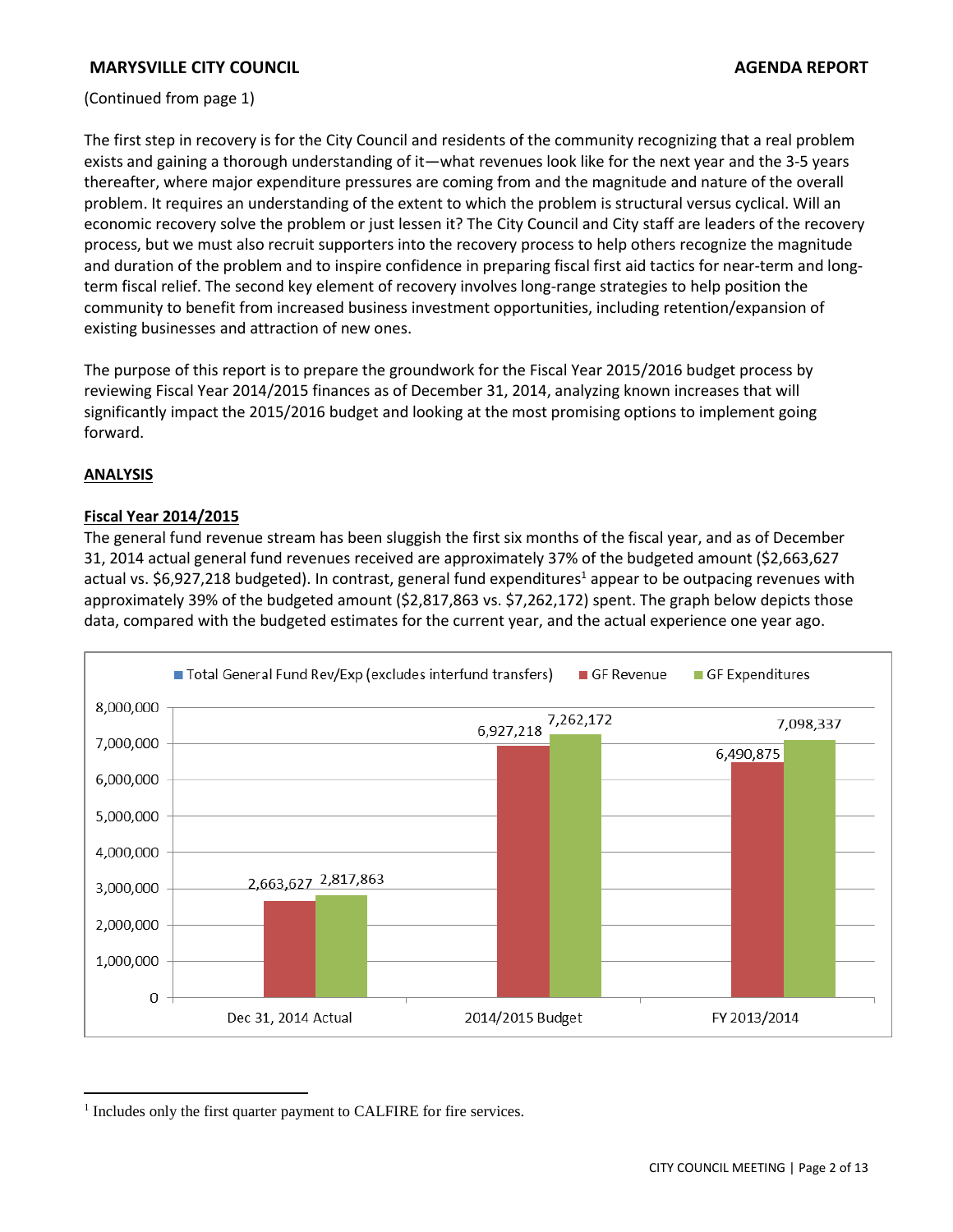The first allocation of property taxes received in December was lower than expected due to the reassessment of property values that occurs throughout the year after the tax rolls are finalized. However, the in-lieu sales taxes were higher due to sales tax adjustments made by the State Board of Equalization; this is typical based on the timing of sales and use tax returns filed and paid by local businesses. The general sales tax increased based on improvements in certain sectors of the local economy. The overall increase over the previous period is approximately 1%, as follows:

| Revenue                           | Actual July - Dec | Actual July - Dec | Dollar              | Percentage<br>Increase/Decrease |  |
|-----------------------------------|-------------------|-------------------|---------------------|---------------------------------|--|
| Category                          | FY 2013-2014      | 2014-2015         | Increase/(Decrease) |                                 |  |
|                                   |                   |                   |                     |                                 |  |
| <b>Property Tax</b>               | 462,970           | 445,959           | (17, 011)           | $-3.7%$                         |  |
|                                   |                   |                   |                     |                                 |  |
| Property Tax In-Lieu of MVLF      | 404,507           | 405,937           | 1,430               | 0.4%                            |  |
|                                   |                   |                   |                     |                                 |  |
| Property Tax In-Lieu of Sales Tax | 243,713           | 258,845           | 15,132              | 6.2%                            |  |
|                                   |                   |                   |                     |                                 |  |
| Sales Tax                         | 531,720           | 548,689           | 16,969              | 3.2%                            |  |
|                                   |                   |                   |                     |                                 |  |
| <b>Total</b>                      | 1,642,909         | 1,659,430         | 16,521              | 1.0%                            |  |

Sales tax revenues have the potential of coming in higher than budgeted in the current year because of improved sales activity overall, but any gains in sales tax revenue from the broader retail sector will be materially reduced the longer the trend of lower motor fuel prices continues. The table and accompanying pie chart on page 5 reflect that reality, continuing even into the upcoming fiscal year.

The General Fund unassigned fund balance as of June 30, 2014 was \$429,535, which was \$67,895 more than was anticipated at the time the FY 2014/2015 budget was adopted last summer. At the time of its adoption, the current year budget projected an ending fund balance of \$255,064 as of June 30, 2015, resulting from the following estimates:

|                            | <b>Budget</b> |           | <b>GENERAL FUND</b>       |                               |                               |                            |  |  |
|----------------------------|---------------|-----------|---------------------------|-------------------------------|-------------------------------|----------------------------|--|--|
| General Fund               | FY 2014/2015  | 8,000,000 |                           |                               | 7,262,172                     |                            |  |  |
|                            |               | 7,000,000 |                           | 7,155,596                     |                               |                            |  |  |
| Beginning Fund Balance     | 361,640       | 6,000,000 |                           |                               |                               |                            |  |  |
|                            |               | 5,000,000 |                           |                               |                               |                            |  |  |
| Revenue                    | 6,927,218     | 4,000,000 |                           |                               |                               |                            |  |  |
|                            |               |           |                           |                               |                               |                            |  |  |
| Expenditures               | 7,262,172     | 3,000,000 |                           |                               |                               |                            |  |  |
|                            |               | 2,000,000 |                           |                               |                               |                            |  |  |
| Transfers In/(Out)         | 228,378       | 1,000,000 |                           |                               |                               |                            |  |  |
|                            |               | $\circ$   | 361,640                   |                               |                               | 255,064                    |  |  |
| <b>Ending Fund Balance</b> | 255,064       |           | <b>FUND BAL</b><br>7/1/14 | <b>BUDGET REV</b><br>FY 14/15 | <b>BUDGET EXP</b><br>FY 14/15 | <b>FUND BAL</b><br>6/30/15 |  |  |

However, in the 7+ months since the start of the year, unanticipated cost increases in the areas of workers' compensation, general liability and CalPERS pension premiums have been incurred, in the following amounts:

| Workers' Compensation | 83,000 136 % increase over previous year                                |
|-----------------------|-------------------------------------------------------------------------|
| General Liability     | 28,000 48% increase over previous year                                  |
|                       | Calpers Pension Contributions   154,000 38% increase over previous year |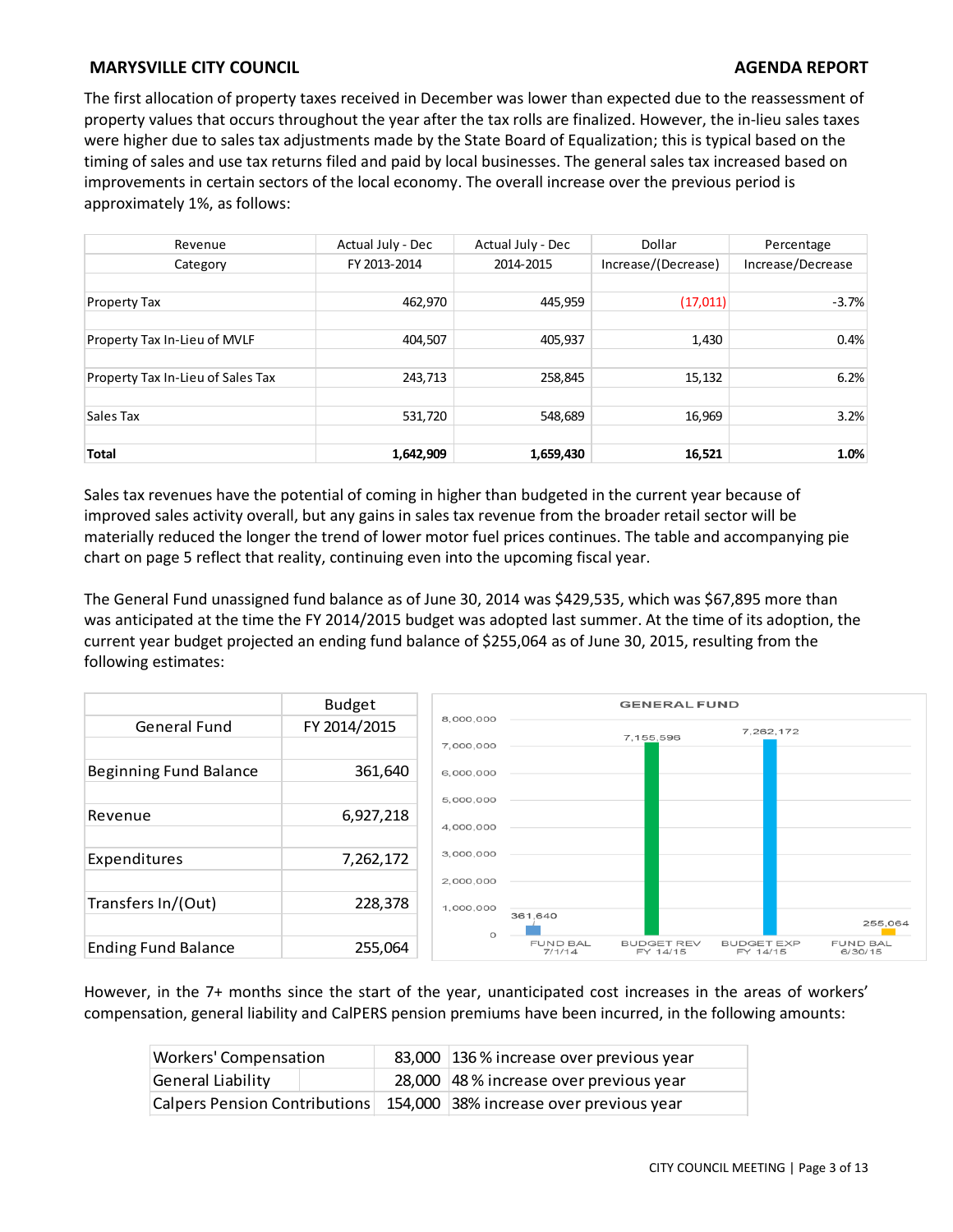These projected additional costs and unfunded liabilities of \$265,000 (rounded), along with the write-off of bad debt and related allowance for doubtful accounts of approximately \$82,530, further reduces the available fund balance by \$347,530, an amount large enough to deplete the fund balance on hand unless current year expenditures come in lower and revenues come in higher than what has been budgeted.



A summary of the unassigned general fund balance for the past several years shows how the fund balance has declined due to structural issues with deficit spending:



The CalPERS pension cost projections could be lowered if actual covered payroll is reduced due to vacancies and staff turnover, resulting in lower contributions to the pension plan. Similarly, an upcoming amendment to the Redflex agreement should help reduce expenditures under the contract with Redflex, but even that would only result in a revenue neutral condition where the City pays no more for the Redflex contract than the City receives in vehicle code fines from the citations issued. The best estimate of the general fund balance as of June 30, 2015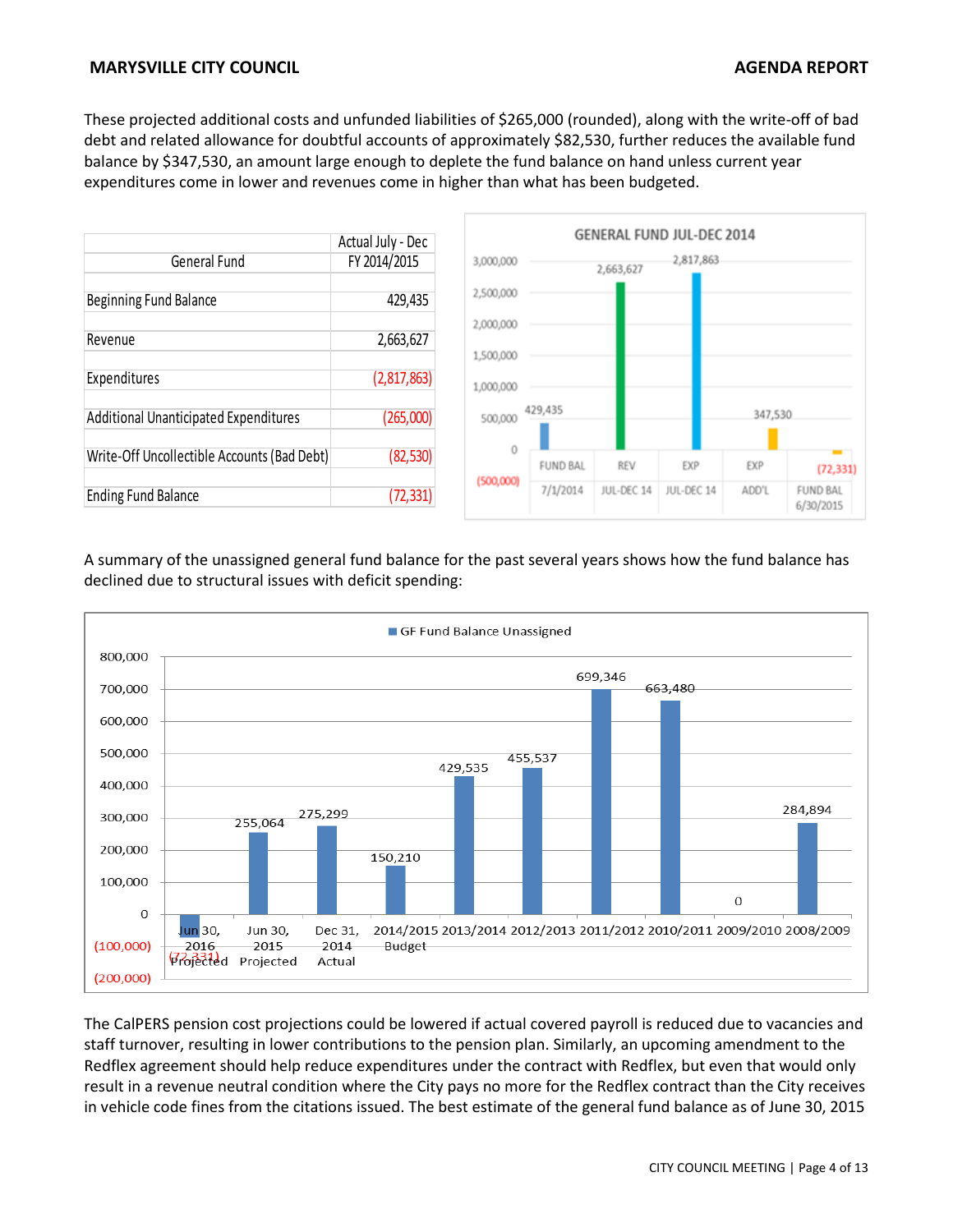is approximately \$255,064 but this is a very preliminary figure and will change according to more refined revenue/expenditure projections throughout the FY 2015/2016 budget development process.

## **Fiscal Year 2015/2016**

Sales tax projections continue to show signs of an improving economy for Marysville, although not as fast as in urban areas around other parts of the State. Nevertheless, economic indicators point to improvement. Here are some sales tax projections for the coming fiscal year:



| PROJECTED SALES TAX CHANGE         |                |  |  |  |  |  |
|------------------------------------|----------------|--|--|--|--|--|
| <b>Sales Tax Industry Group</b>    | <b>FY 2016</b> |  |  |  |  |  |
| <b>Autos &amp; Transportation</b>  | 4.5%           |  |  |  |  |  |
| <b>Building &amp; Construction</b> | 5.0%           |  |  |  |  |  |
| <b>Business &amp; Industry</b>     | (2.8%)         |  |  |  |  |  |
| Food & Drugs                       | 1.0%           |  |  |  |  |  |
| <b>Fuel &amp; Service Stations</b> | (18.3%)        |  |  |  |  |  |
| <b>General Consumer Goods</b>      | 3.0%           |  |  |  |  |  |
| Restaurants & Hotels               | 5.1%           |  |  |  |  |  |
| <b>Total Overall</b>               | 3.1%           |  |  |  |  |  |

Although the Business & Industry and Fuel & Service Stations sales projections are negative, the overall forecast for the remaining industry groups shows continued signs of modest improvement.

Offsetting these improvements are further cost increases projected for workers' compensation coverage, general casualty and liability insurance coverage, and CalPERS pension premiums for FY 2015/2016 over the FY 2014/2015 budget that will far exceed any projected revenue increases, as the following analysis shows:

|                                         |                                  | Workers' Compensation Insurance Cost |               |               |
|-----------------------------------------|----------------------------------|--------------------------------------|---------------|---------------|
|                                         | Actual (1)                       | Actual (1)                           | Projected (2) | Projected (2) |
|                                         | FY 2012-2013                     | FY 2013-2014                         | FY 2014-2015  | FY 2015-2016  |
| Premium (3)                             | 221,885                          | 216,705                              | 298,221       | 332,678       |
| Dividend                                | (95, 551)                        | (75, 557)                            | 0             | 0             |
| Assessment                              | $\Omega$                         | 0                                    | 34,457        | 34,457        |
| Total                                   | 126,334                          | 141,148                              | 332,678       | 367,135       |
| Projected Yearly Increase in Dollars    |                                  | 14,814                               | 191,530       | 34,457        |
| Projected Yearly Increase in Percentage |                                  | 12%                                  | 136%          | 10%           |
| <b>Budget Appropriations</b>            |                                  |                                      | 249,825       | 249,825       |
| Projected Variance                      |                                  |                                      | (82, 853)     | (117, 310)    |
| Notes:                                  | (1) Per Accounts Payable Records |                                      |               |               |
|                                         | (2) Per NCCSIF Projections       |                                      |               |               |
|                                         | (3) Excludes Fire Dept           |                                      |               |               |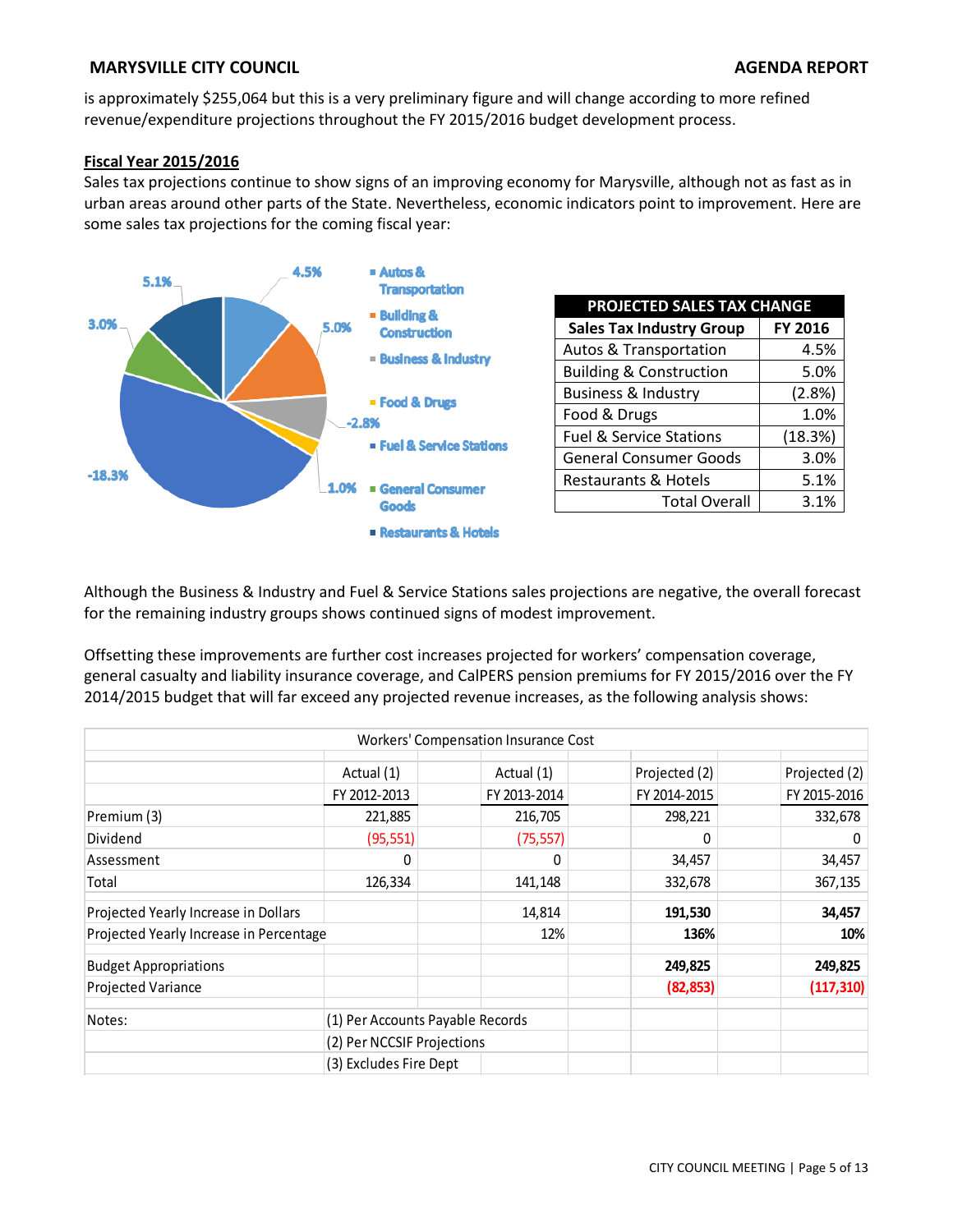|                                         |                                  | General Liability Insurance Cost |               |               |
|-----------------------------------------|----------------------------------|----------------------------------|---------------|---------------|
|                                         | Actual (1)                       | Actual (1)                       | Projected (2) | Projected (2) |
|                                         | FY 2012-2013                     | FY 2013-2014                     | FY 2014-2015  | FY 2015-2016  |
| Premium (3)                             | 42,889                           | 129,180                          | 206,005       | 238,876       |
| Dividend                                | 0                                | 0                                | 0             | 0             |
| Assessment                              | 10,722                           | 32,294                           | 32,871        | 32,871        |
| Total                                   | 53,611                           | 161,474                          | 238,876       | 271,747       |
| Projected Yearly Increase in Dollars    |                                  | 107,863                          | 77,402        | 32,871        |
| Projected Yearly Increase in Percentage |                                  | 201%                             | 48%           | 14%           |
| <b>Budget Appropriations</b>            |                                  |                                  | 210,300       | 210,300       |
| <b>Projected Variance</b>               |                                  |                                  | (28, 576)     | (61, 447)     |
| Notes:                                  | (1) Per Accounts Payable Records |                                  |               |               |
|                                         | (2) Per NCCSIF Projections       |                                  |               |               |
|                                         | (3) Excludes Fire Dept           |                                  |               |               |

|                                         |                                                                     |              | <b>CalPERS Cost Summary</b> |               |              |        |               |  |
|-----------------------------------------|---------------------------------------------------------------------|--------------|-----------------------------|---------------|--------------|--------|---------------|--|
|                                         |                                                                     |              | Actual (1)                  | Projected (2) |              |        | Projected (2) |  |
|                                         |                                                                     | FY 2013-2014 |                             |               | FY 2014-2015 |        | FY 2015-2016  |  |
|                                         | Covered Payroll                                                     |              | Employer                    |               | Employer     |        | Employer      |  |
|                                         | FY 2013-2014                                                        | Rate         | Cost                        | Rate          | Cost         | Rate   | Cost          |  |
| Safety Classic (3)                      | 831,681                                                             | 40.955       | 314,085                     | 42.961        | 490,768      | 68.298 | 624,091       |  |
| Safety PEPRA (3)                        | 148,981                                                             | 11.500       | 11,385                      | 11.500        | 17,133       | 11.153 | 16,616        |  |
| Misc. Tier 1                            | 89,257                                                              | 9.629        | 7,009                       | 11.522        | 10,031       | 66.108 | 57,803        |  |
| Misc. Tier 2                            | 1,253,290                                                           | 14.498       | 171,779                     | 11.032        | 176,446      | 12.539 | 183,257       |  |
| Misc. PEPRA                             | 43,205                                                              | 6.250        | 1,232                       | 6.250         | 2,700        | 6.237  | 2,695         |  |
| Total                                   | 2,366,414                                                           |              | 505,491                     |               | 697,078      |        | 884,462       |  |
| Projected Yearly Increase in Dollars    |                                                                     |              |                             |               | 191,587      |        | 187,384       |  |
| Projected Yearly Increase in Percentage |                                                                     |              |                             |               | 38%          |        | 27%           |  |
| <b>Budget Appropriations</b>            |                                                                     |              |                             |               | 543,171      |        | 543,171       |  |
|                                         | Projected Variance - Includes Amortization of Side Fund Costs       |              |                             |               | (153, 907)   |        | (341, 291)    |  |
| Notes:                                  | (1) Per Calpers Payroll Reports                                     |              |                             |               |              |        |               |  |
|                                         | (2) Per Calpers Actuarial Valuation                                 |              |                             |               |              |        |               |  |
|                                         | (3) Safety Excludes Fire Dept                                       |              |                             |               |              |        |               |  |
|                                         | Police Safety Classic Pays 5% of Employer Cost - Total Rate 73.298% |              |                             |               |              |        |               |  |
|                                         | Police Non-Sworn Classic Pays 5% of Employer Cost                   |              |                             |               |              |        |               |  |

The chart at the top of the following page summarizes increases in these three program costs for the current and upcoming years, when compared with the preceding year.

These projected additional costs and unfunded liabilities of \$520,000 are estimates based on available information at this time and will continue to be refined as we work through the budget process and updated information becomes available. However, as the trendlines indicate, serious efforts to address these unanticipated cost increases must be made. City staff continues working with Wuff Hansen financial consultants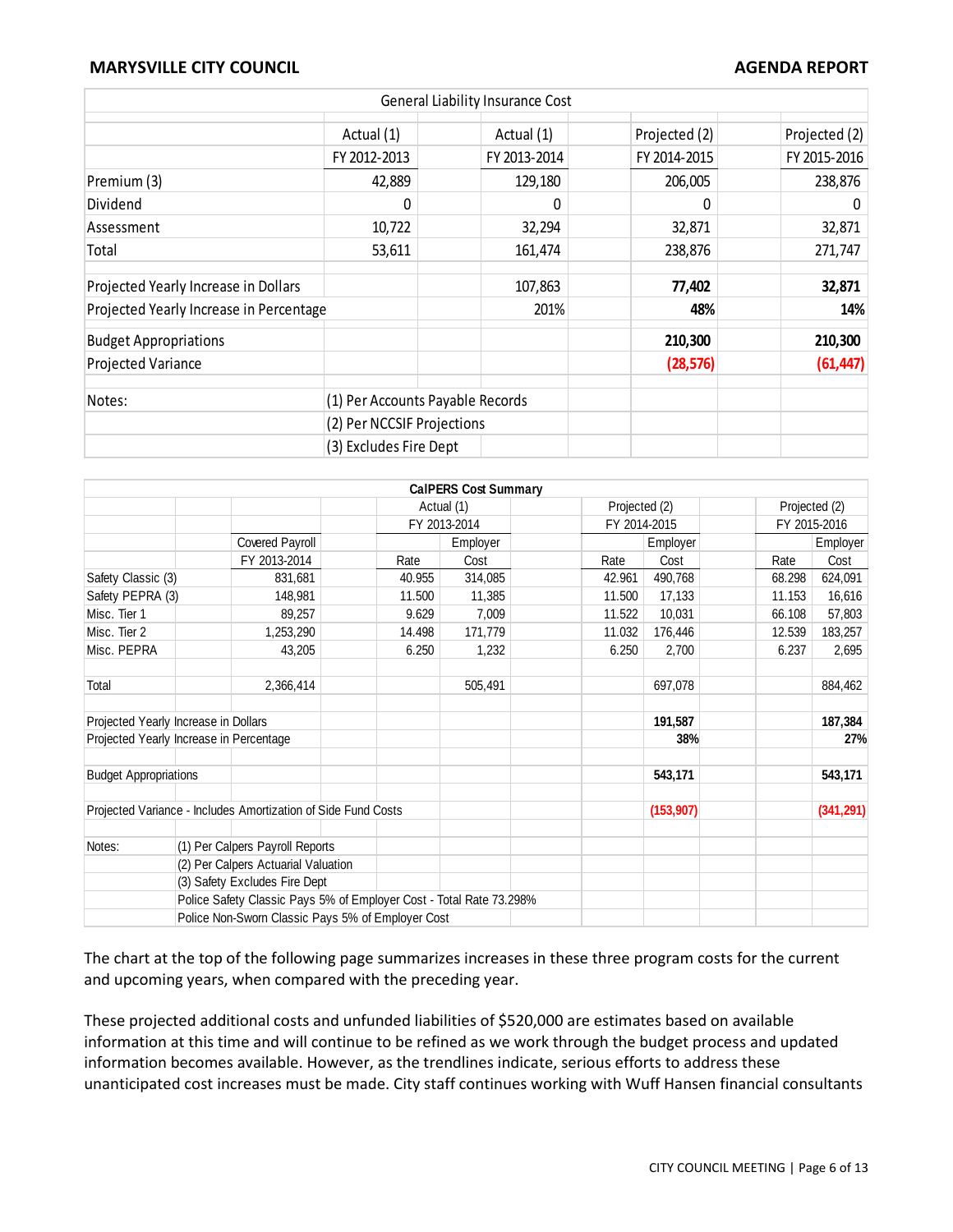

on the possible CalPERS side fund refinancing to reduce the overall costs of the unfunded liability. This will depend greatly on whether we can refinance with a lower rate than the CalPERS discount rate of 7.5%. If the City is able to obtain a tax-exempt refinancing rate of 3.75%, as estimated by Wuff Hansen, this would result in a net savings to the City of approximately \$199,000 over a seven year amortization period. As the chart above reveals, the projected CalPERS rates are increasing at a pace the City cannot sustain without a significant increase in revenues and/or reductions in payroll, thereby further degrading service levels.

Over the past several years, general fund expenditures have exceeded general fund revenues which has led to a near depletion of reserves on hand. If action is not taken to decrease general fund expenditures significantly along with a combination of revenue increases, the general fund reserves will most likely be depleted by December 31, 2015 and fiscal year ending June 30, 2016 will be in a negative position, even without accounting for the long-term debt obligations that will increase in the fall of 2016, further putting the general fund in a negative position.

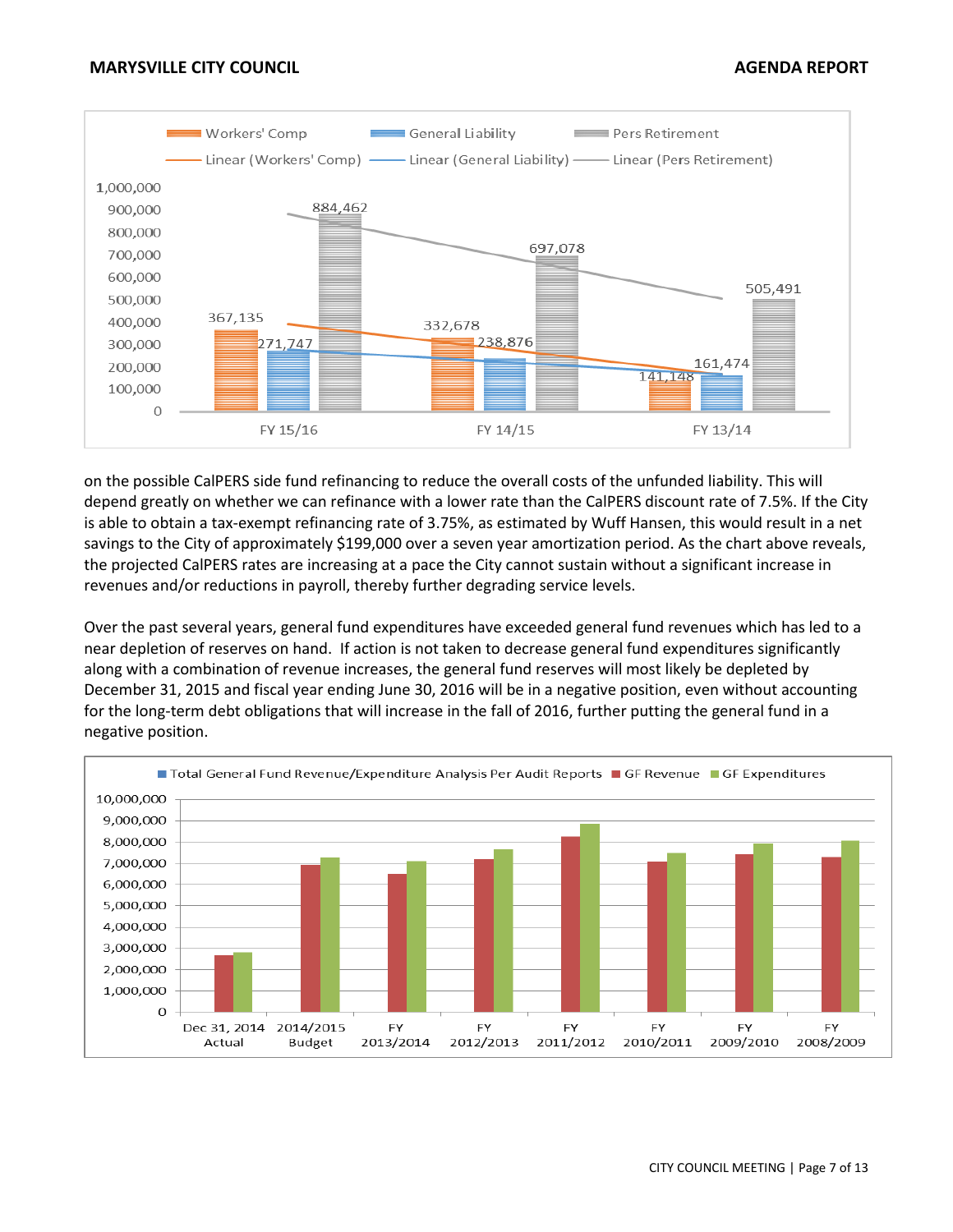Based on information available at this time, the comprehensive fiscal outlook for the City is not favorable unless serious steps are taken to attain fiscal solvency. We are pressed for time in making the necessary decisions and taking appropriate actions. We face an increasingly short time horizon to establish how increased debt obligations will be managed by the time they significantly increase in the fall of 2016, at the same time as we are confronted with rapidly rising pension and insurance costs.

On the positive side, there are options available to the City for developing new revenue sources and/or decreasing expenditures in order to provide fiscal first aid in the short term and some longer-term fiscal stabilization alternatives as well.

## **Short-term action items (0-2 years)**:

- Develop an aggressive approach to grant funding opportunities traditionally funded by local resources. This could result in additional funds for improvement projects, pay for staff costs and take pressure off of limited local resources. These funding efforts could range from as little as a few thousand dollars on the low end to millions of dollars on the higher end. We caution, though, that most grants are competitive and cannot be relied on to drive a sustainable recovery.
- Implement a First Responder/EMT callout fee. This could generate tens of thousands of dollars or more per year to help offset public safety expenditures.
- Implement master schedule of fee updates and apply overhead rate to related fees. Unlike most of our surrounding jurisdictions, the City currently does not charge development impact fees (also known as AB1600 impact fees), thereby making the City an attractive place to conduct business for developers. In addition, the building permit and other fees for services appear to be very business friendly and could be updated and adjusted based on current practices with regards to fees charged and implementing a justifiable overhead rate as well. Depending on the number of transactions, this could result in thousands of dollars in cost recovery for the general fund.
- Renegotiate the existing contract for fire protection outside the city limits to ensure the cost of services provided are fair and equitable and not subsidized by the taxpayers of the City. The current budget estimates it costs approximately \$167,300 to provide fire services to D-10/Hallwood in FY 13/14, which far exceeds the current contract amount of \$105,000 paid to the City for that service.
- The current contract with the Gold Sox should be providing the City with \$40,000 lease revenue annually, but as written, the agreement does not provide the City with any revenue and, in most years, actually costs the City general fund monies to help maintain the facility. Unless there is a big public benefit that can be quantified into revenue generation for the City, the current arrangement does not make sense in face of budget deficits the City is facing. All lessees and licensees of the City must be part of the fiscal recovery process. A renegotiation of the terms of the agreement will help the City realize the lease revenue payments it should receive and also provide an opportunity for the City to pursue grant funding based on the needed upgrades to the facility, which would decrease future maintenance costs. This would be a win-win situation for both the City and ball club that would result in facility upgrades, decreased maintenance costs to the ball club and increased revenue to the City.
- Plumas Lake golf course concession review all options to determine if the current agreement or the property could be restructured to provide more benefits to the City via increased lease revenues or sales proceeds from development prospects. Current concession revenue of approximately \$26,000 appears to be on the low side given the possible development prospects that could generate a greater revenue stream for the City to address much needed services and debt obligations.
- The existing Off Highway Vehicle (OHV) lease agreement, as well as all contracts for revenue generation and expenditure reduction should be reviewed for opportunities for the City to reduce expenditures and increase revenues. There is a possibility to increase revenues by \$60,000 annually.
- Explore City/County/Other Public Agency partnership options for joint operations or other collaborations.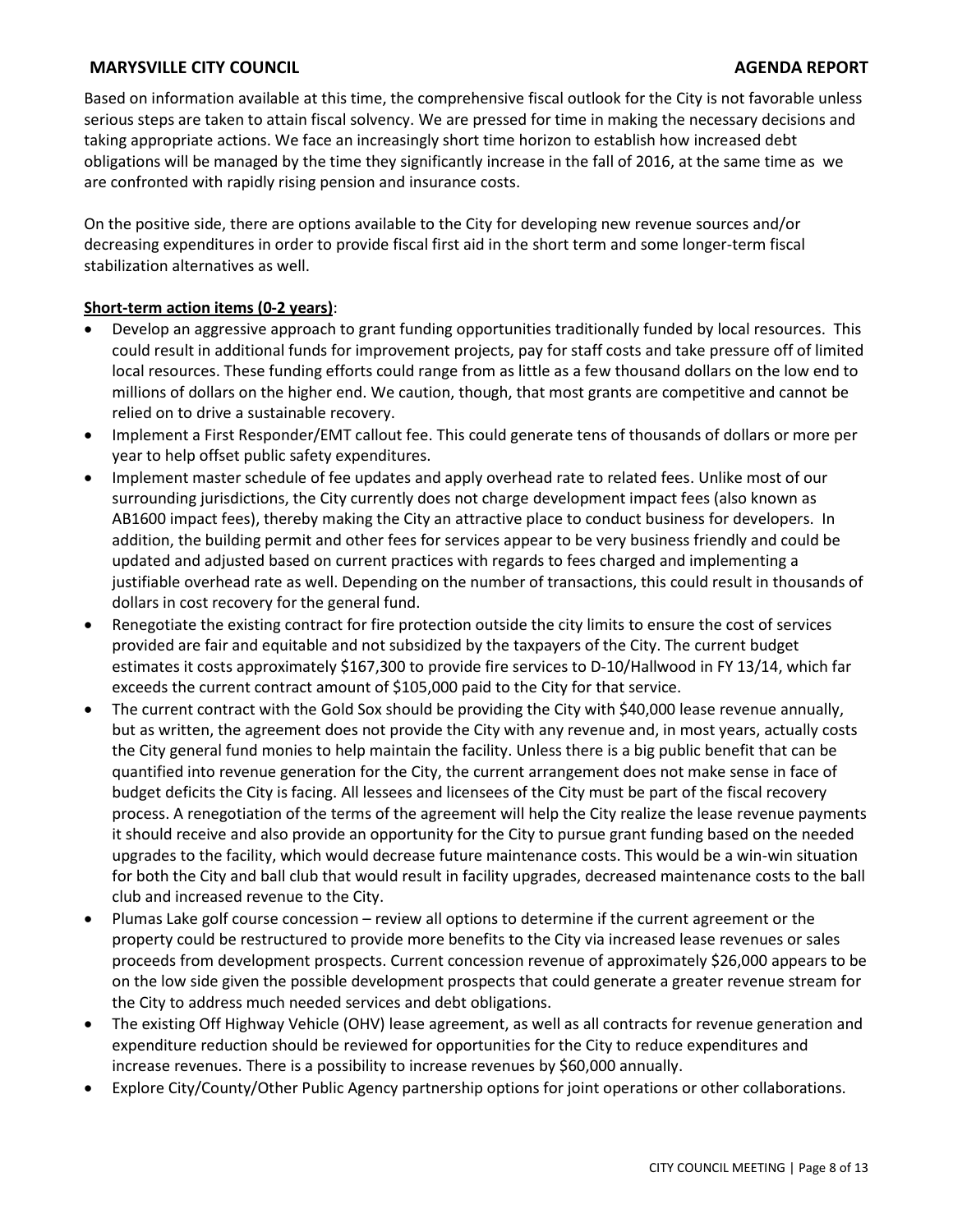- Continue with current salary/benefit reductions commonly referred to as furlough Fridays, resulting in reduced service levels to residents.
- Explore further options for employee cost-sharing in the areas of health/dental/vision/long-term disability/life insurance. Savings to the City would vary by employee bargaining unit and are unknown at this time.
- Eliminate annual leave payout which would result in a cash savings of approximately \$125,000 \$150,000 annually, but would constitute a growing balance sheet liability for future payment.
- Centralize purchasing of all goods/services in order to obtain lower costs for bulk purchases of services/supplies (i.e., piggyback on other public agency contracts for office supplies, chemicals, fuel, etc.). Potential savings of thousands of dollars a year based upon bulk purchasing contracts for items like office supplies, parts, etc., would be greater for items such as fuel, vehicle repairs, etc.
- Implement new financial software system capable of providing on-line/real-time financial information for the City's finances to better manage the financial capabilities of the City to adjust to outside factors that impact the revenues/expenditures of the City and affect the levels of services residents expect. The City must invest in its software system that tracks all revenues, expenditures, assets, liabilities, etc. in order to ensure there is a clear indication of available resources on a real-time basis. Staff will explore a system capable of providing the fiscal/financial tracking capabilities the City requires to meet current and future needs.
- Develop fair-share charges for professional engineering/accounting/administrative services provided to outside agencies (LAFCO, Levee Commission, etc.) which are currently absorbed by the City at no cost (it is common practice for public agencies to support the functions of other public agencies but are typically reimbursed for such services). Potential revenue of \$15,000-\$30,000 annually dependent on level of professional services requested or provided.
- Begin implementation of the Bounce Back economic development plan, streamlining the planning process in order for development projects to obtain entitlement approvals quickly and responsibly by updating the zoning code and development review/permitting processes. Re-invigorating a community is serious business and requires a serious, long-term commitment. The intended result will be future job creation, property and sales tax generation and continued success of new and existing businesses. Fiscal impact is positive but cannot be quantified at this time.

## **Long-term exploration items (2-10 years)**

- Implement community facilities district (CFD) for police, fire, parks, street lighting operations. This would help offset general fund operational costs in future years and help rebuild the long-term financial stability of the City's General Fund.
- Implement park/landscaping special assessment for specific areas of the community, such as E Street improvements. This would help to upgrade and maintain the visual character of the corridor area and allow for the programming of gas tax revenues to much needed street rehabilitation projects in other areas of the City.
- Continue with Recology Franchise Fee increases beyond 2015 by adjustments of +2% in each of the next three years to bring the total franchise fee to 10% in 2018.
- Implementation of the Bounce Back economic development plan streamlining the planning process in order for development projects to obtain entitlement approvals in a quick and responsible manner by updating the zoning code and permitting processes. Future job creation, property and sales tax generation and continued success of new and existing businesses. Fiscal impact is positive, but cannot be quantified at this time.

The actions described above are not all-inclusive/exclusive, but represent a starting point for discussions that will culminate in the Fiscal Year 2016 Budget next June. There must be a solution for fiscal recovery that is both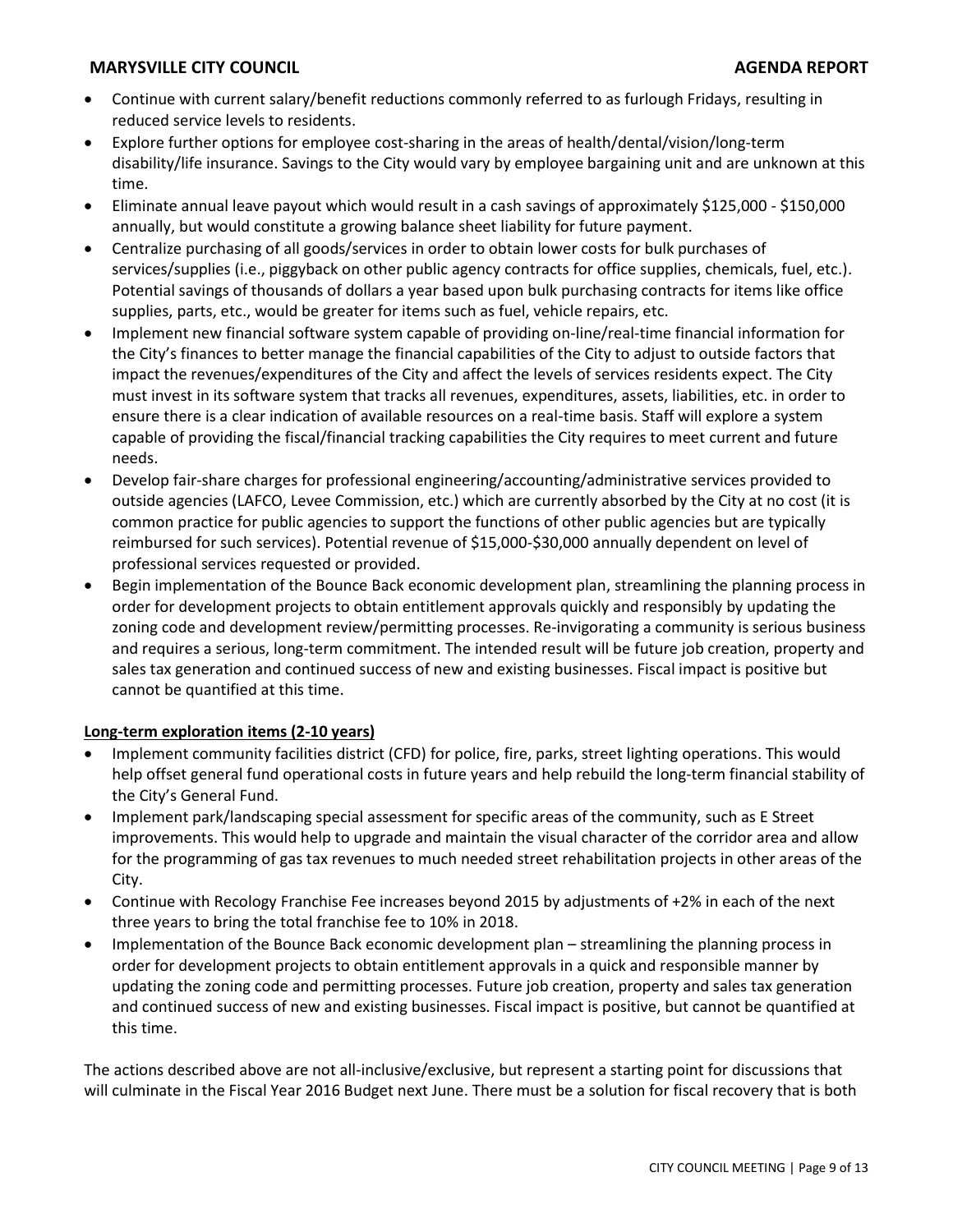short-term (0-2 years) and long-term (2-10 years) that accomplishes the sustained fiscal stability the City needs in order to provide essential services to the residents of the community, especially in the areas of public safety and city services, without at the same time compromising civic amenities like our park system and Ellis Lake, among others.

### **Long-Term Strategies for Building Tax Base**

The City's immediate and near-term fiscal issues must be resolved at the earliest possible time in order to avoid either a default on debt obligations or an unacceptable further erosion of municipal services to the community. But without also pursuing a serious strategy for reinvigorating our local economy, the budgetary distress of the past few years will become a permanent and recurring feature of Marysville City government. The only way to avoid that is to relentlessly and intelligently pursue the encouragement of investment opportunities throughout the community. We do that by ensuring that we align our land-use planning and regulatory requirements with contemporary market preferences in concert with the soon-to-be released Bounce Back Plan.

But even before Bounce Back is released and its various implementation steps can be enacted, there are a number of important steps we can take to encourage investment and business expansion in the City. City Administration is proposing three highly significant actions for immediate consideration, primarily affecting the area west of Highway 70 from E Street to J Street and 1st Street to approximately 6th Street within the Medical Arts District:

1. Remove all existing land-use restrictions, effectively suspending zoning requirements in the defined area (shown on the map on the following page). This would eliminate all use permit requirements for uses which currently have such requirements. Residential requires only a minor use permit, and all other uses would be allowed by right. The intent here is to let the market, rather than the government, decide what the highest and best use of property is going to be in the  $20<sup>±</sup>$  blocks surrounding the Rideout Regional Health Center. This will not only free property owners of any land-use limitations imposed on them, but should drive up property values in the process.

2. Remove all design review requirements for buildings and signs within that area, and introduce instead a suggested form-based code to encourage aesthetic continuity of new construction and repurposed existing buildings.

3. Eliminate on-site parking requirements for new uses of all existing buildings. New construction would still be required to provide on-site parking, or pay an equivalent in-lieu fee to permit the City to provide parking facilities somewhere within the boundaries of the target area.

Similar development incentives may also be appropriate in the mixed industrial/commercial area east of A Street from approximately 8th Street on the south to 14th Street on the north (see second map following the Medical Arts District map on the next page).

If the Council concurs with these important new business-development steps, the precise revisions to the Marysville Municipal Code to implement this policy will be returned at a later date for debate and adoption. But some foundation background is important to understanding the recommended steps. In arriving at these recommended steps, staff considered three broad regulatory categories that affect development: (a) building code regulations, (b) California Environmental Quality Act (CEQA) requirements, and (c) our own local planning regulations (zoning, signage and design review).

**Building Code regulations** are part of state law (California Code of Regulations, Title 24) and typically cover lifesafety issues. As such, the City is unable to waive portions of the California Building Code (CBC) without incurring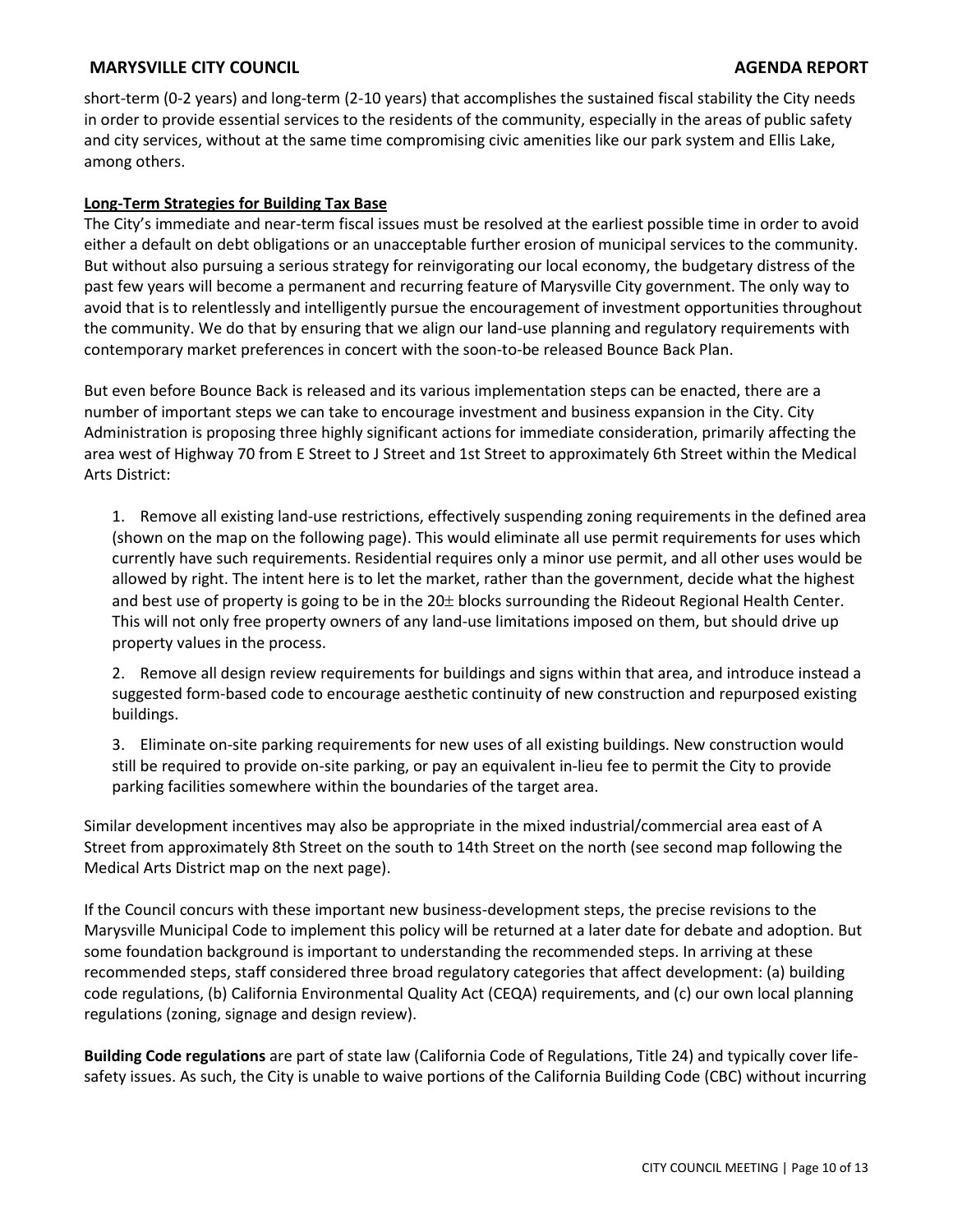MAP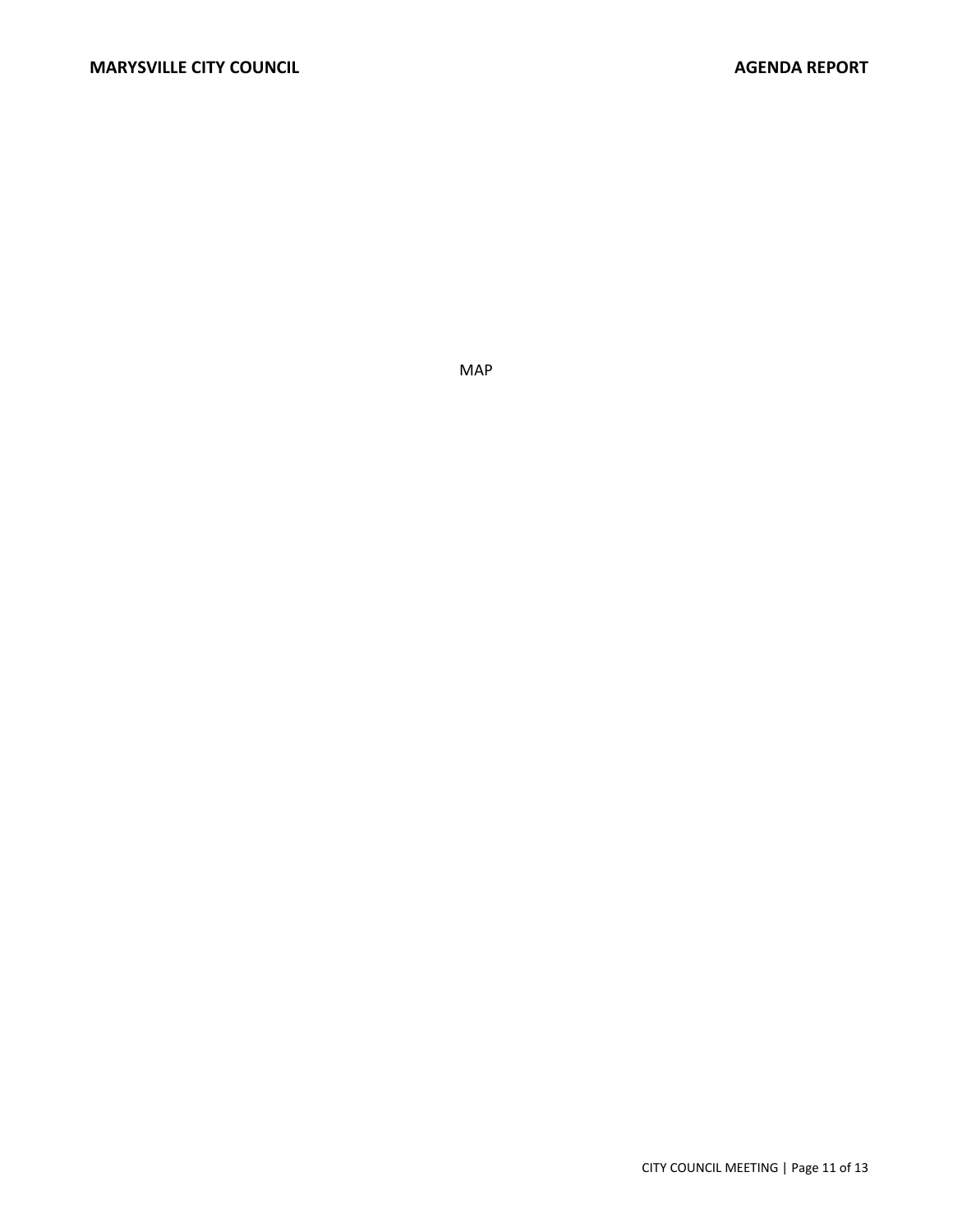MAP